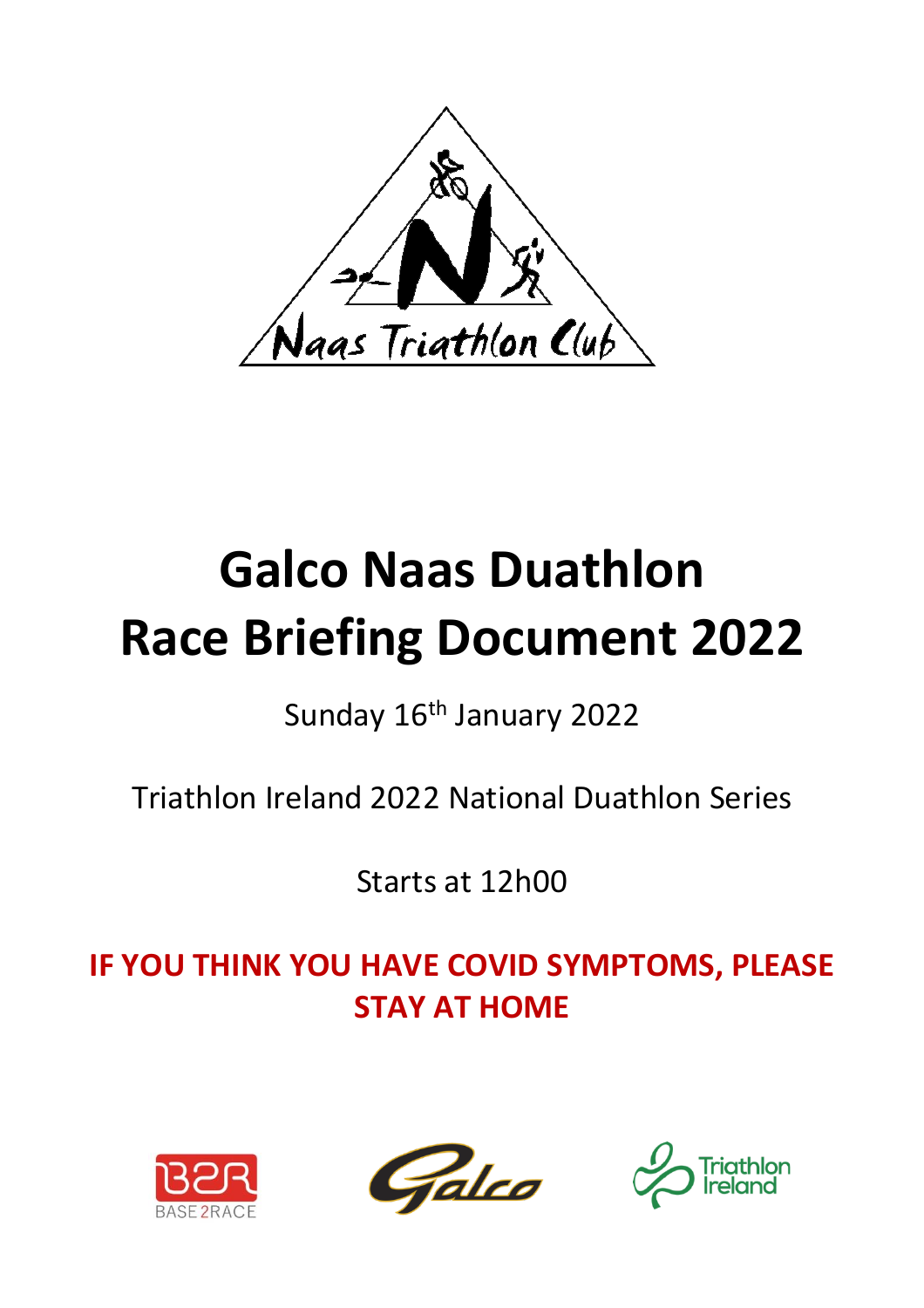#### **Welcome to Galco Naas Duathlon – National Championship**

In 2022 we are excited to be bringing you our annual duathlon series from a brand new venue. Mondello Park is synonymous with speed and we expect nothing less from the participants taking part! It has been a difficult year with Covid 19 and we want to provide you with a safe and enjoyable experience racing in a new venue with an exciting bike route and run on the Mondello race track itself. We have made some changes to the race/registration format to reduce contact points, enhanced social distancing and promoting a safe race for athletes, marshals and the local community. We hope you enjoy the event.

#### **Event Location**

Mondello Park, Donore, Naas Co. Kildare, IRELAND [Click here for Google map](https://goo.gl/maps/QderNsxk9uN1Hhj29)

#### **Car Parking**

Please enter Mondello Park at the Main Gate (No.4). Car Parking for participants will be available close to the transition/run areas. There will also be an overflow carpark if required.

Please follow the instructions from marshals when parking as this space is limited due to other events at the venue on the same day.

Your co-operation is greatly appreciated.

#### **Race Briefing**

There will be no race briefing for participants on the morning of the race. All details will be contained in this document. Should you have any questions on the day, please as a race marshal (in a high viz jacket) who will be happy to assist you.

#### **Registration**

As all participants are pre-registered, there will only be a race pack collection on arrival at Mondello Park. Please follow the REGISTRATION signs from the transition area to the registration area. Bring proof of Triathlon Ireland (current) membership and ID to registration to collect your race pack.

**As you will be indoors briefly, please wear a mask. While queuing for race pack collection, please observe social distancing of 2m. There will be hand sanitiser at strategic points around registration and transition.**

After collecting your race pack you may enter transition with your bike and pass through the bike check area. Only participants and marshalls will have access to transition.

**Registration/transition opens: 10h00 Registration/ transition closes: 11h45 Race start time: 12h00**

#### **Race Licence**

As this is a TI sanctioned event all person's racing MUST do so under a Triathlon Ireland (TI) racing licence or One Day Licence/membership. All participants MUST provide proof of their official TI membership or a One Day Membership at registration alongside one form of I.D.

#### **Timing Chips**

Timing Chips will be provided in your race pack, at the back of your race number. These must be worn using a race belt or attached to the **FRONT** of your tri suit/shirt using the safety pins provided. Please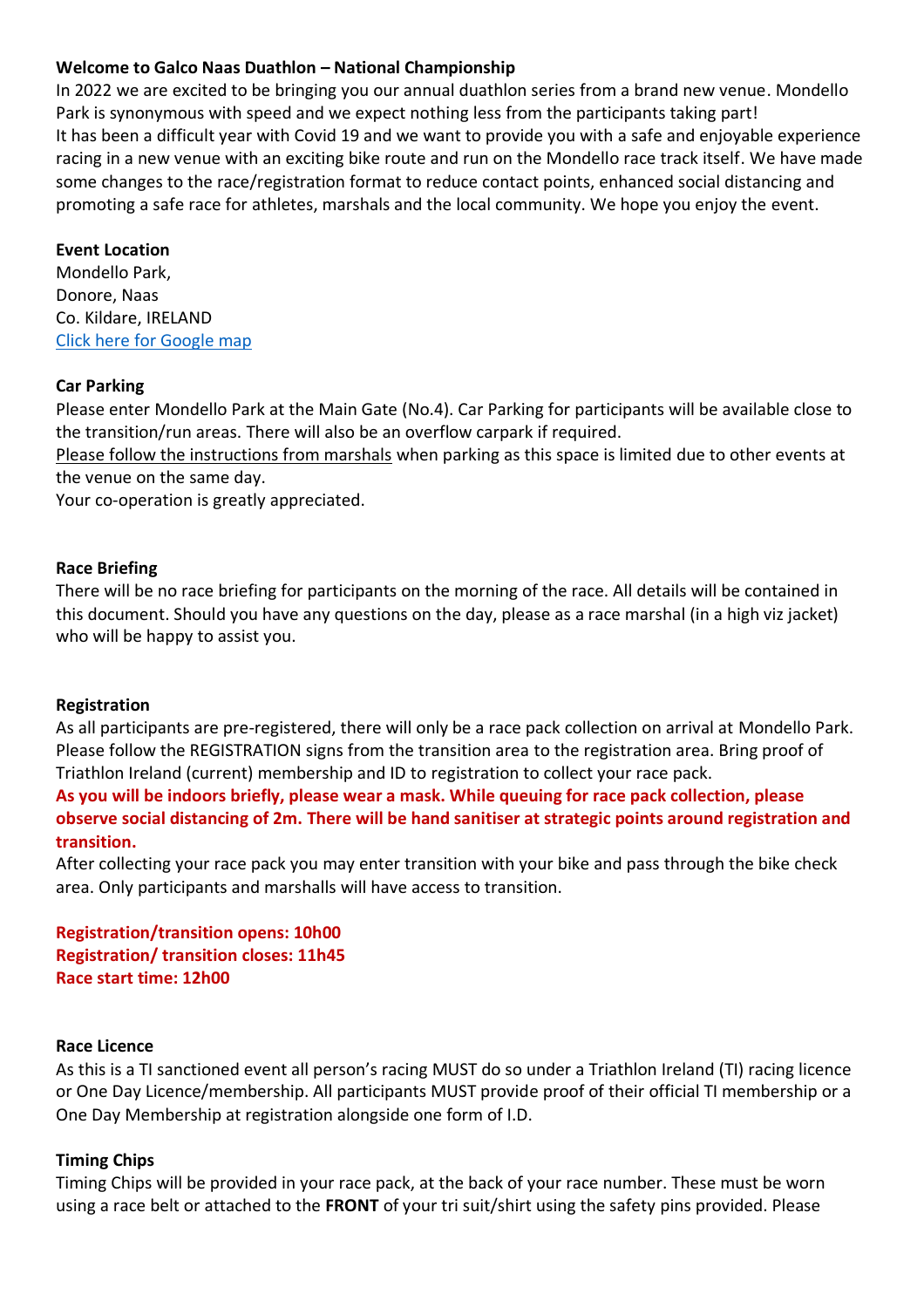ensure you cross the timing mats when entering and exiting transition to record you splits. Should you lose your timing chip at any stage, please let a marshal know immediately.

#### **Marshals**

There will be marshals at all turn points and junctions along with members of the Gardai at major junctions. On the bike course, do not turn unless you are instructed to by a marshal or signposted to do so.

All marshals are fully briefed and are there for your safety. Please follow any instructions and enjoy the support and encouragement along the route! All marshals will be wearing bright yellow Marshall vests.



#### **Transition**

The Transition is located on the grass area on the right after entering Mondello Park Main Gate (No.4). There will be rows of bike racking with designated spots marked with bright tape. Transition spots will not be numbered so may rack anywhere you prefer. Remember only leave the gear you require for the event in transition. All transition bags etc can either be left back in your car or in the bag drop area. Please note, bag drop will not be attended and bags are left at your own risk. There will be timing mats on the entrance and exit of transition to record all splits.

Transition will re-open after the last competitor is on the run course.

**Transition Open Times: Sunday 10h00 – 11h45**

#### **Transition Entry Checks**

Bikes and helmets will be checked going into transition, please have your helmet on your head and fastened as you come into transition, you have attached your bike sticker number to your bike. The marshals will not be handle your bike or helmet during the checks so please have your hands free to show your bike are in good working order.

Transition is a secure area and only competitors with race numbers are allowed into the transition area. Transition will close at 11h45 sharp. Please ensure that all your belongings are removed from transition before the above time. Transition will open for equipment and belongings collection after the last person is on the run course. Should you need to enter transition before this time, please speak with the Head Marshal at transition.

*Common faults – No bar ends, brakes not working, wheel skewers loose, tyres flat, loose headset. – It is your responsibility to ensure your bike is in a safe working state. Any issues and you will be denied entry to transition.*

#### **The Course**

**Race start will be at 12h00. If you are wearing a mask, bins will be provided for disposal, along with gel packets/bottles.**

- 5km run around Mondello Park Race track (2 laps of the run route)
- 20km cycle from Mondello Park on open roads (see map below)
- 2.5km run around Mondello Park Race track (1 lap of the run route)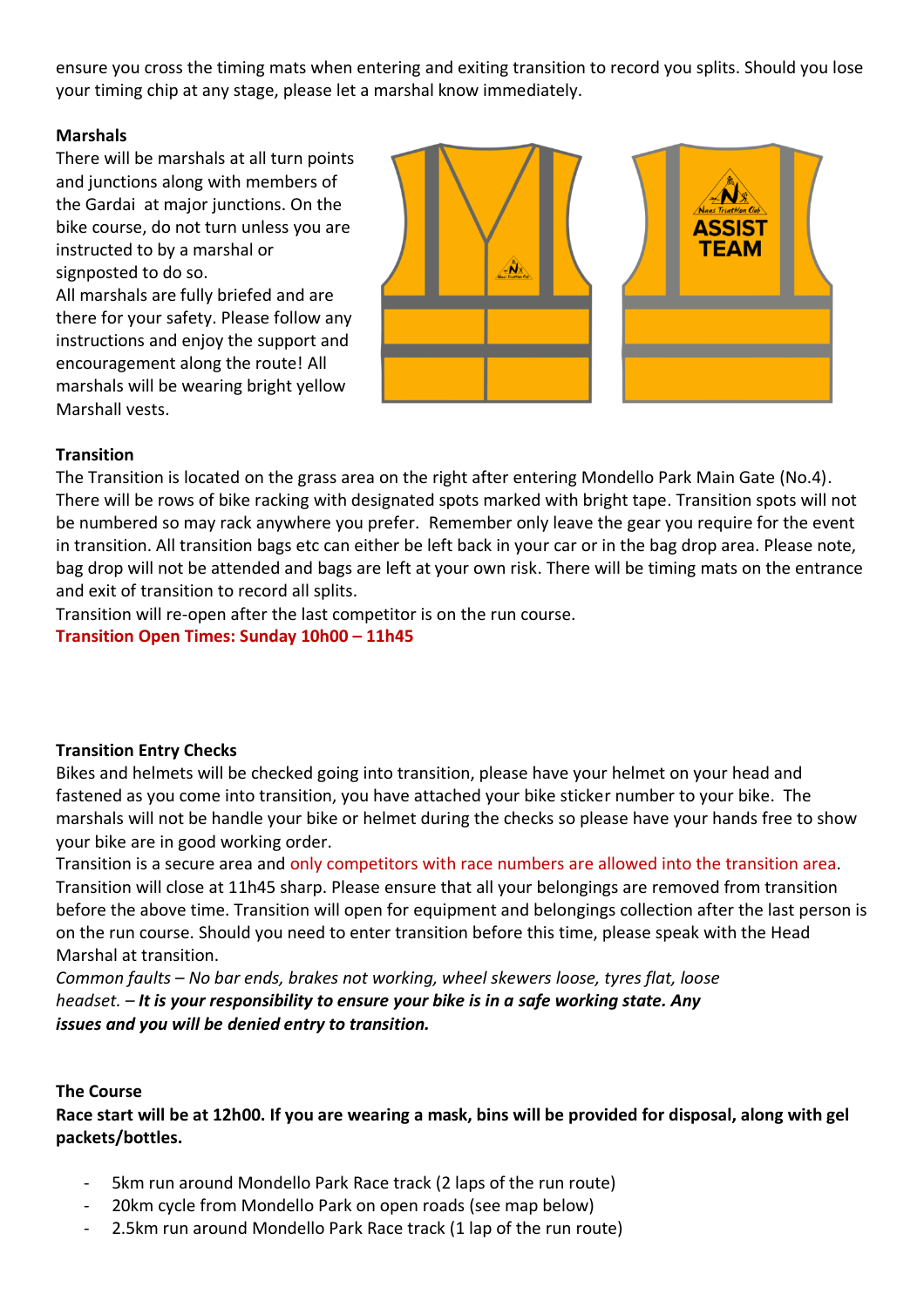**Run Route** 1<sup>st</sup> run: 5km (2 laps) 2<sup>nd</sup> run: 2.5km (1 lap)



**Link to the run route: [Map My Run](https://www.mapmyrun.com/routes/view/4803453427)**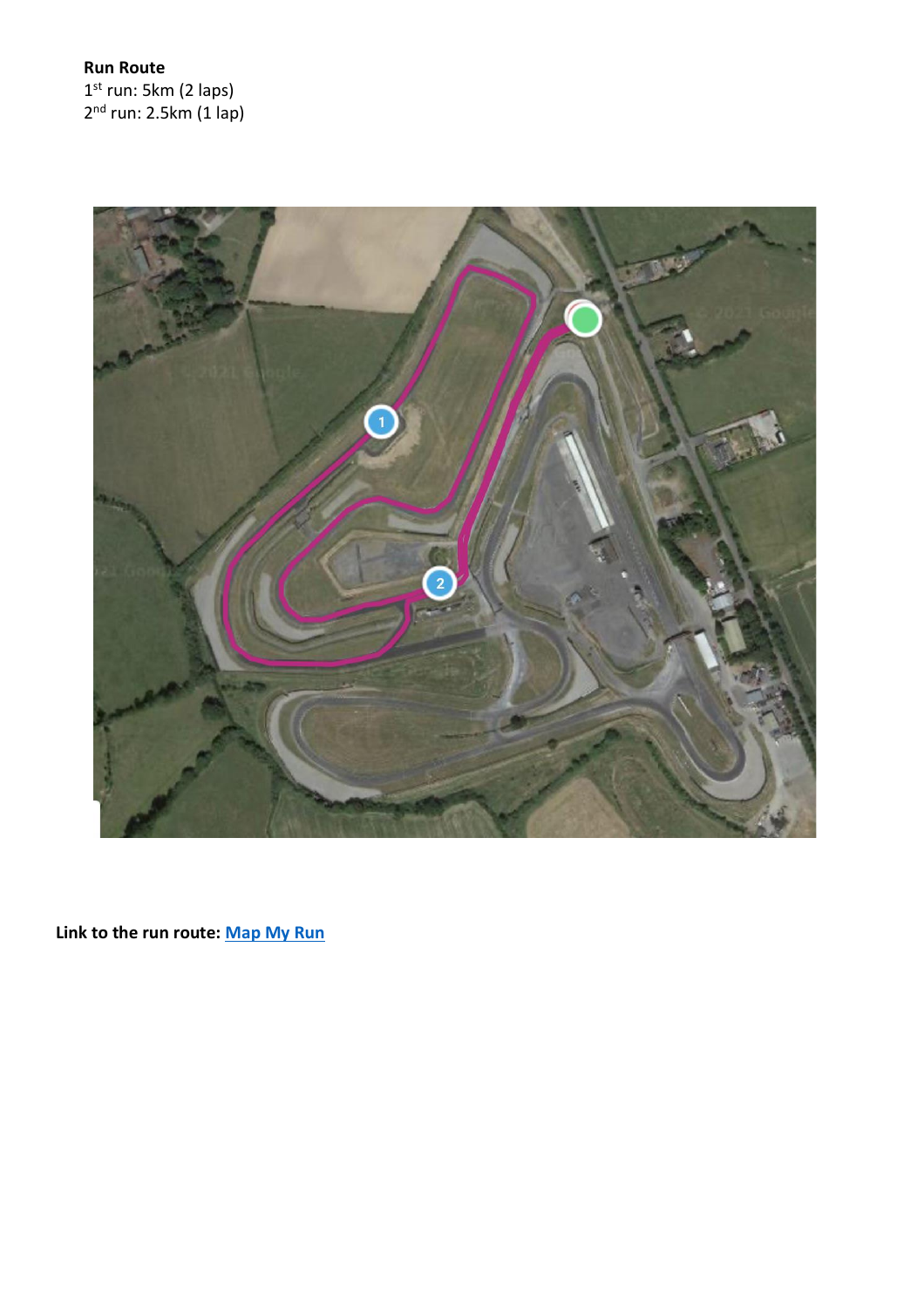

**Link to the cycle route: [Map My Run](https://www.mapmyrun.com/routes/view/4795786009)**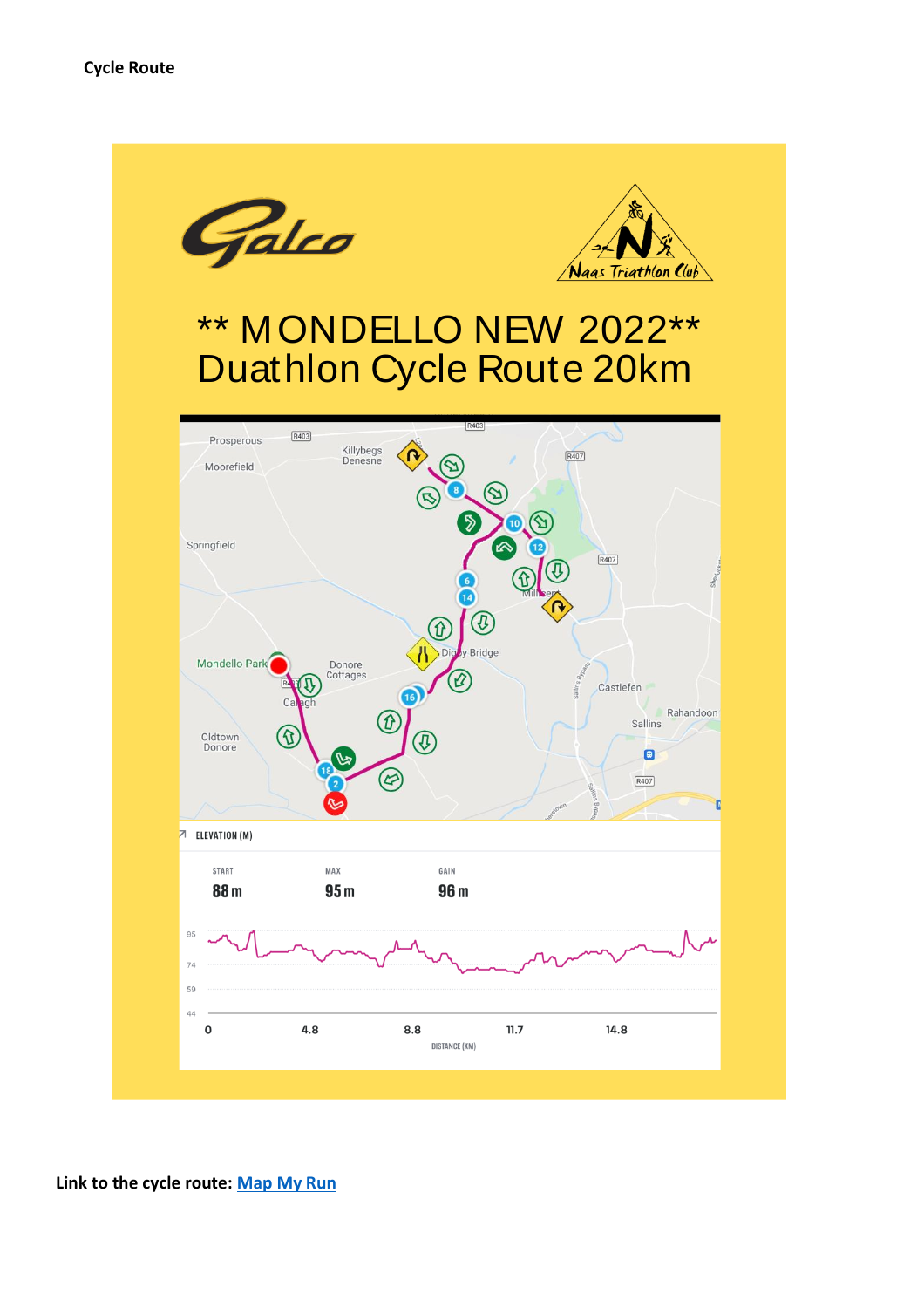#### **Safety on the bike:**

- o All athletes must fasten their helmet **BEFORE** removing their bike from the rack and only unfasten their helmet **AFTER** their bike has been racked. Failure to do so will result in a correction by TI officials and/or marshals - failure to obey TI Officials or race marshals to rectify the problem will result in a penalty.
- o Bike helmets must be fastened for the full duration of the cycle section of the race. Athletes with unfastened helmets on the bike course will incur a penalty.
- o Remember no helmet no race. It's for your own safety so please obey all instructions.
- o Bikes cannot be mounted until you reach the mount line outside the transition area and must be dismounted before the dismount line. This will be made clear on the day.
- o Obey all marshals, Gardai and all road markings as per rules of the road. Any abusive language or behaviour toward any official will result in instant disqualification (DSQ)
- o The roads are not closed so ordinary Rules of the Road apply. Any crossing of an unbroken white line will result in instant disqualification (DSQ).
- $\circ$  Competitors are not allowed to Draft and all competitors must reject any attempt by others to draft. Any competitor who does not clearly avoid violating the drafting rules may receive a time penalty.
- o We have trained TI Motorbike Officials on the bike course. For safety reasons they may not be able to display notice of an infringement (by displaying a blue card to the competitor) at the time of the infringement. In any event the competitor's race number will be communicated to the race referee along with a description of the infringement.
- o Earphones, earbuds, etc are not allowed on any element of the course. Failure to remove these will result in a DSQ.
- o Any Penalties incurred will be displayed beyond the finish line

#### **Finish**

Due to Covid restrictions we will have a straight through finish Shute. Athletes are asked to keep moving and not to gather in groups. There will be bottled water and bananas available a small distance from the finish. Please take what you require and move away from the area, thank you.

#### **Prizes**

There will be no prize giving at the end of the event. Prize winners will be announced on social media and notified directly. Prizes will be awarded in the usual categories in-line with Triathlon Ireland National Series rules. Prizes will be awarded to Overall 1st, 2nd and 3rd Place in Male and Female.

#### **Participants' Health Screening**

Athletes racing in this event must monitor their health status continuously (including taking their temperature and monitoring for any symptoms) before the event.

#### **EVEN WHEN YOU ARE FULLY VACCINATED, YOU WILL NEED TO SELF-ISOLATE IF YOU:**

- → have symptoms of Covid-19
- → are waiting for a test appointment and your test results, if you have symptoms of Covid-19
- → have had a positive test result for Covid-19, even if you have mild symptoms or no symptoms
- → arrive into Ireland from a high-risk country
- **→** arrive into Ireland without proof of vaccination or recovery
- → are a close contact of someone who arrived into Ireland from a high-risk country, who tested positive for Covid-19